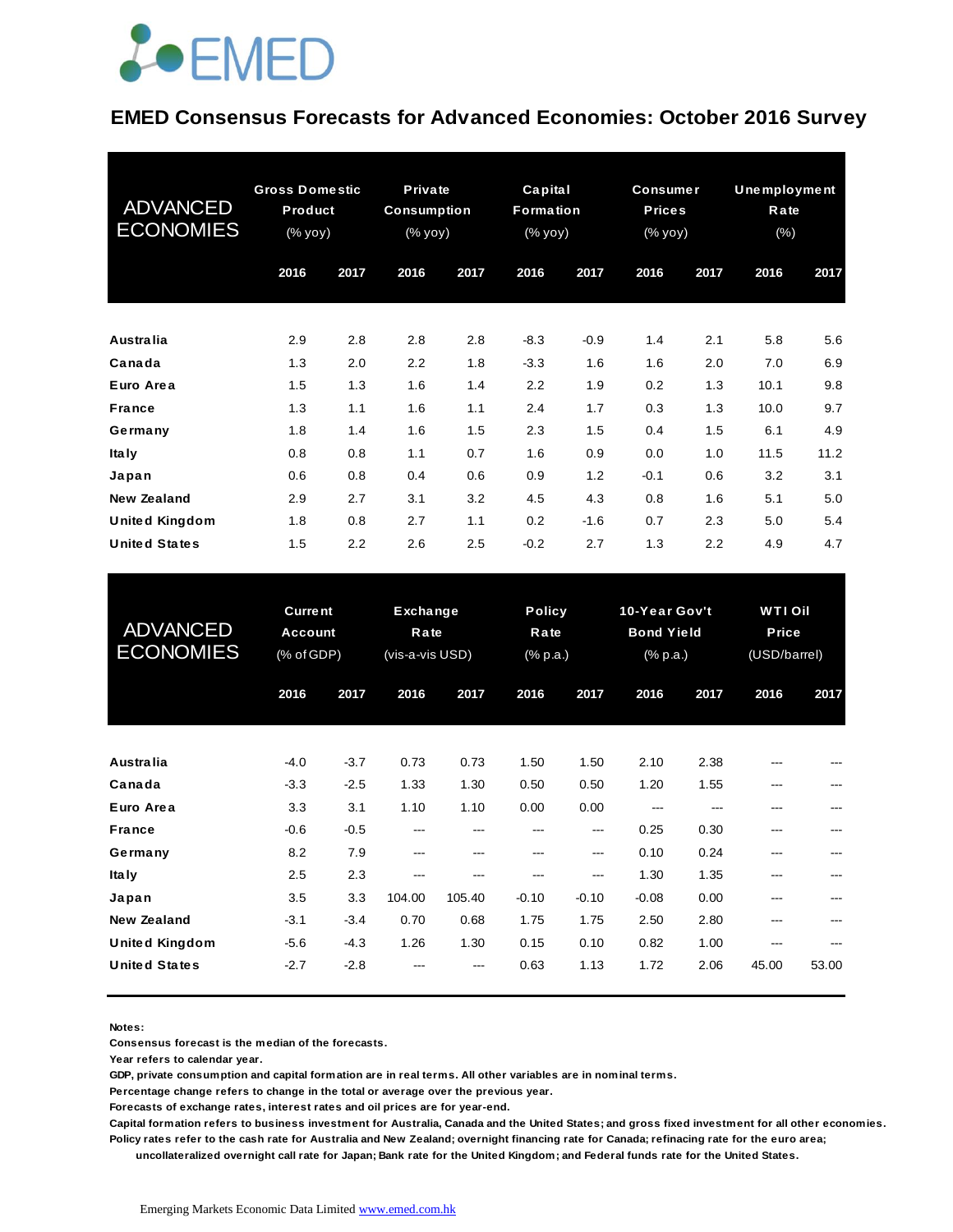

#### **EMED Consensus Forecasts for Emerging Markets: October 2016 Survey**

|                       | <b>Gross Domestic</b> |      | <b>Private</b>     |      | <b>Fixed</b> |      | Consumer      |      | <b>Unemployment</b> |       |  |
|-----------------------|-----------------------|------|--------------------|------|--------------|------|---------------|------|---------------------|-------|--|
| <b>EMERGING</b>       | Product               |      | <b>Consumption</b> |      | Investment   |      | <b>Prices</b> |      | Rate                |       |  |
| <b>MARKETS</b>        | (% yoy)               |      | $(%$ (% yoy)       |      | (% yoy)      |      | (% yoy)       |      | $(\% )$             |       |  |
|                       | 2016                  | 2017 | 2016               | 2017 | 2016         | 2017 | 2016          | 2017 | 2016                | 2017  |  |
| Argentina             | $-1.0$                | 3.1  | $-0.1$             | 3.2  | $-1.8$       | 5.5  | 40.9          | 23.5 | 8.8                 | 9.0   |  |
| <b>Brazil</b>         | $-3.1$                | 0.9  | $-4.3$             | 0.0  | $-7.4$       | 4.3  | 8.6           | 5.7  | 11.1                | 11.8  |  |
| Chile                 | 1.7                   | 2.0  | 2.0                | 1.9  | 1.5          | 1.6  | 4.0           | 3.3  | 6.7                 | 7.2   |  |
| China                 | 6.6                   | 6.2  | 7.6                | 7.4  | 6.3          | 5.6  | 2.0           | 2.0  | 4.1                 | 4.2   |  |
| Colombia              | 2.3                   | 2.7  | 2.6                | 2.3  | 0.8          | 1.6  | 7.7           | 4.0  | 9.3                 | 9.6   |  |
| <b>Czech Republic</b> | 2.5                   | 2.5  | 3.0                | 2.3  | $-1.1$       | 3.2  | 0.6           | 1.9  | 4.2                 | 4.2   |  |
| <b>Hong Kong</b>      | 1.4                   | 1.8  | 1.5                | 1.9  | $-0.6$       | 0.5  | 2.5           | 2.1  | 3.5                 | 3.6   |  |
| Hungary               | 2.1                   | 2.5  | 4.3                | 3.6  | $-5.9$       | 3.6  | 0.5           | 2.1  | 5.5                 | 5.4   |  |
| India                 | 7.5                   | 7.6  | 7.4                | 8.4  | 3.9          | 4.0  | 5.3           | 5.2  | $---$               | $---$ |  |
| Indonesia             | 5.0                   | 5.3  | 5.0                | 5.2  | 5.6          | 6.4  | 3.9           | 4.5  | 5.9                 | 5.8   |  |
| Malaysia              | 4.2                   | 4.5  | 5.4                | 4.9  | 2.8          | 3.0  | 2.2           | 2.7  | 3.4                 | 3.4   |  |
| <b>Mexico</b>         | 2.1                   | 2.5  | 2.5                | 2.7  | 2.6          | 3.5  | 2.8           | 3.3  | 4.2                 | 4.1   |  |
| <b>Philippines</b>    | 6.3                   | 6.1  | 6.2                | 6.0  | 9.0          | 8.9  | 1.8           | 2.9  | 6.5                 | 6.2   |  |
| Poland                | 3.2                   | 3.2  | 3.5                | 3.7  | $-0.8$       | 4.3  | $-0.5$        | 1.5  | 8.7                 | 7.0   |  |
| Russia                | $-0.8$                | 1.2  | $-1.3$             | 1.3  | $-2.0$       | 2.0  | 7.3           | 5.4  | 5.8                 | 5.6   |  |
| <b>Singapore</b>      | 1.8                   | 1.9  | 3.0                | 2.0  | 1.1          | 0.6  | $-0.5$        | 1.0  | 2.2                 | 2.5   |  |
| South Korea           | 2.6                   | 2.7  | 2.2                | 2.2  | 3.7          | 3.1  | 1.0           | 1.5  | 3.6                 | 3.5   |  |
| Taiwan                | 1.0                   | 1.9  | 1.9                | 1.8  | 1.0          | 1.6  | 1.2           | 1.2  | 4.0                 | 4.1   |  |
| <b>Thailand</b>       | 3.2                   | 3.2  | 2.6                | 2.5  | 3.4          | 4.0  | 0.5           | 2.0  | 1.0                 | 1.0   |  |
| Turkey                | 3.3                   | 3.1  | 3.9                | 2.9  | 1.8          | 3.1  | 8.0           | 7.8  | 10.2                | 10.3  |  |

|                       | <b>Money</b>  |                                              | <b>Merchandise</b> |         | <b>Merchandise</b> |        | <b>Current</b> |        |                                                                                                                                                    |       |
|-----------------------|---------------|----------------------------------------------|--------------------|---------|--------------------|--------|----------------|--------|----------------------------------------------------------------------------------------------------------------------------------------------------|-------|
| <b>EMERGING</b>       | Supply M2     |                                              | <b>Exports</b>     |         | <b>Imports</b>     |        | Account        |        | <b>Exchange</b><br>Rate<br>(vis-a-vis USD)<br>2016<br>15.45<br>3.30<br>678<br>6.71<br>3050<br>24.6<br>7.78<br>285<br>68.1<br>13400<br>4.10<br>18.8 |       |
| <b>MARKETS</b>        |               | $(% \mathcal{L}_{0} \times \mathcal{L}_{1})$ |                    | (% yoy) | $(%$ yoy)          |        | (% of GDP)     |        |                                                                                                                                                    |       |
|                       | 2016          | 2017                                         | 2016               | 2017    | 2016               | 2017   | 2016           | 2017   |                                                                                                                                                    | 2017  |
|                       |               |                                              |                    |         |                    |        |                |        |                                                                                                                                                    |       |
|                       |               |                                              |                    |         |                    |        |                |        |                                                                                                                                                    |       |
| Argentina             | 24.5          | 23.8                                         | 2.1                | 4.5     | 2.6                | 4.2    | $-2.3$         | $-2.3$ |                                                                                                                                                    | 17.77 |
| <b>Brazil</b>         | 7.1           | 5.5                                          | 4.0                | 3.7     | $-10.3$            | 6.3    | $-1.3$         | $-1.2$ |                                                                                                                                                    | 3.48  |
| Chile                 | 12.9          | 15.0                                         | 1.0                | 1.8     | $-0.2$             | 3.2    | $-2.1$         | $-2.2$ |                                                                                                                                                    | 690   |
| China                 | 11.8          | 11.0                                         | $-3.1$             | 2.9     | $-4.0$             | 3.5    | 2.4            | 2.0    |                                                                                                                                                    | 6.90  |
| Colombia              | 13.7          | 15.1                                         | 1.7                | 5.9     | $-3.7$             | 1.6    | $-5.4$         | $-4.9$ |                                                                                                                                                    | 3113  |
| <b>Czech Republic</b> | $\frac{1}{2}$ | $\qquad \qquad -\qquad -$                    | 6.5                | 5.4     | 5.8                | 5.7    | 1.1            | 0.5    |                                                                                                                                                    | 24.1  |
| <b>Hong Kong</b>      | 5.8           | 5.0                                          | $-1.2$             | 0.7     | $-0.9$             | 0.6    | 1.9            | 2.3    |                                                                                                                                                    | 7.80  |
| Hungary               | 6.4           | 7.1                                          | 5.2                | 6.1     | 6.6                | 6.2    | 4.6            | 3.9    |                                                                                                                                                    | 284   |
| India                 | 11.5          | 13.7                                         | $-4.3$             | 4.9     | $-2.8$             | 3.8    | $-1.1$         | $-1.3$ |                                                                                                                                                    | 68.1  |
| Indonesia             | 10.3          | 13.1                                         | $-0.8$             | 2.5     | $-1.8$             | 4.0    | $-2.2$         | $-2.4$ |                                                                                                                                                    | 13323 |
| Malaysia              | 2.0           | 3.3                                          | 1.3                | 2.7     | 0.8                | 2.2    | 2.2            | 2.5    |                                                                                                                                                    | 4.05  |
| <b>Mexico</b>         | 11.4          | 11.2                                         | 2.7                | 4.3     | 1.6                | 4.7    | $-3.2$         | $-2.8$ |                                                                                                                                                    | 18.5  |
| <b>Philippines</b>    | 10.0          | 11.6                                         | 3.8                | 6.8     | 6.8                | 5.3    | 2.7            | 2.5    | 47.5                                                                                                                                               | 47.3  |
| Poland                | 7.2           | 5.4                                          | 7.1                | 5.7     | 9.0                | 6.7    | $-0.6$         | $-1.2$ | 3.95                                                                                                                                               | 3.94  |
| Russia                | 8.0           | 7.8                                          | $-1.3$             | 2.3     | $-5.1$             | 5.2    | 3.6            | 4.0    | 65.0                                                                                                                                               | 64.5  |
| Singapore             | 2.8           | 1.6                                          | 1.1                | $-0.4$  | 1.1                | $-0.7$ | 18.7           | 19.2   | 1.39                                                                                                                                               | 1.40  |
| <b>South Korea</b>    | 8.3           | 9.2                                          | 1.4                | 2.7     | 1.3                | 2.2    | 7.5            | 6.8    | 1160                                                                                                                                               | 1150  |
| Taiwan                | 5.2           | 5.9                                          | $-0.6$             | 2.4     | 0.3                | 2.3    | 13.6           | 12.7   | 32.6                                                                                                                                               | 32.2  |
| <b>Thailand</b>       | 7.0           | 7.5                                          | 1.0                | 1.7     | $-2.6$             | 3.6    | 9.0            | 7.1    | 35.4                                                                                                                                               | 36.0  |
| Turkey                | 11.1          | 12.2                                         | 0.3                | 4.0     | 2.7                | 2.9    | $-4.6$         | $-4.9$ | 3.05                                                                                                                                               | 3.12  |
|                       |               |                                              |                    |         |                    |        |                |        |                                                                                                                                                    |       |

**Notes:** 

**Consensus forecast is the median of the forecasts.**

**Year refers to calendar year except for India for which fiscal year (April to March) is used.**

**GDP, private consumption and fixed investment are in real terms. All other variables are in nominal terms.**

**Percentage change refers to change in the total or average over the previous year, except for money supply growth which is** 

 **based on year-end figures.**

**Forecasts of exchange rates and interest rates are for year-end.**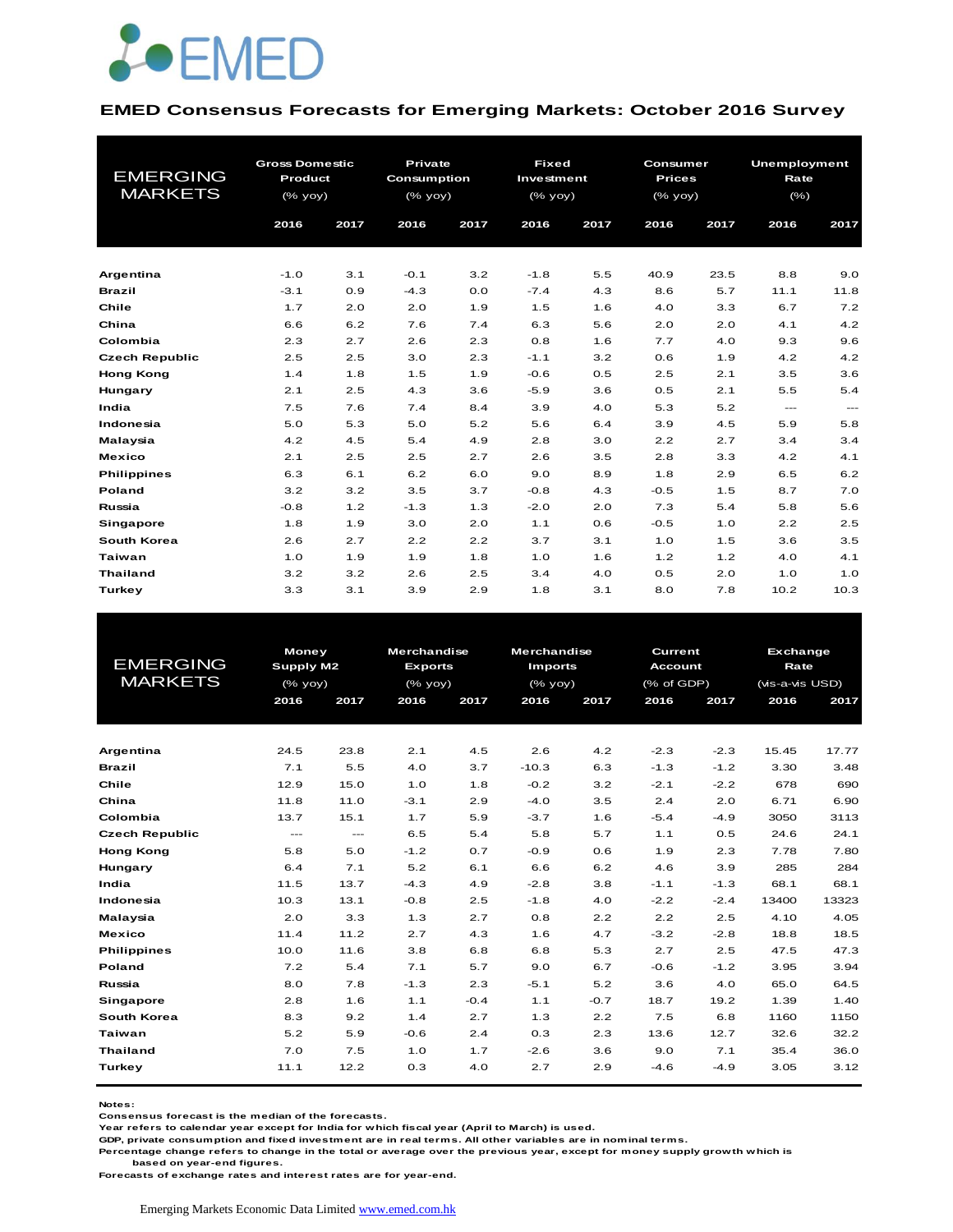### **EMED Consensus Forecasts for the United States: October 2016 Survey**

| <b>UNITED STATES</b>             | <b>Gross Domestic</b><br><b>Product</b><br>(% yoy) |      | Consumer<br><b>Prices</b><br>(% yoy) |                  | <b>UNITED STATES</b>                | <b>Gross Domestic</b><br><b>Product</b><br>(% yoy) |      | <b>Consumer</b><br><b>Prices</b><br>(% yoy) |      |
|----------------------------------|----------------------------------------------------|------|--------------------------------------|------------------|-------------------------------------|----------------------------------------------------|------|---------------------------------------------|------|
|                                  | 2016                                               | 2017 | 2016                                 | 2017             |                                     | 2016                                               | 2017 | 2016                                        | 2017 |
| <b>ABN AMRO</b>                  | 1.5                                                | 1.9  | 1.4                                  | 1.9              | <b>ING</b>                          | 1.5                                                | 2.4  | 1.3                                         | 1.9  |
| <b>Action Economics</b>          | 1.5                                                | 2.2  | 1.2                                  | 2.1              | Intesa Sanpaolo                     | 1.5                                                | 2.2  | 2.8                                         | 2.9  |
| <b>AIB Global Treasury</b>       | 1.4                                                | 2.1  | 0.7                                  | 1.7              | <b>KBC</b>                          | 1.3                                                | 2.1  | 1.2                                         | 2.6  |
| Allianz                          | 1.6                                                | 2.1  | 1.2                                  | 2.2              | <b>Kiel Institute</b>               | 1.6                                                | 2.4  | 1.2                                         | 2.2  |
| <b>Bank Julius Baer</b>          | 1.5                                                | 1.8  | 1.1                                  | 1.7              | <b>Moody's Analytics</b>            | 1.6                                                | 2.9  | 1.2                                         | 2.4  |
| <b>Barclays Capital</b>          | 1.5                                                | 2.3  | 1.7                                  | 2.1              | <b>Mortgage Bankers Association</b> | 1.8                                                | 2.1  | 1.2                                         | 2.1  |
| <b>BayernLB</b>                  | 1.5                                                | 2.0  | 1.1                                  | 1.9              | <b>NAR</b>                          | 1.5                                                | 2.1  | 1.2                                         | 2.3  |
| <b>BBVA</b>                      | 1.6                                                | 2.1  | 1.3                                  | 1.7              | <b>National Bank of Canada</b>      | 1.6                                                | 2.0  | 1.2                                         | 2.0  |
| <b>Berenberg Capital Markets</b> | 1.4                                                | 2.1  | 1.1                                  | 2.1              | <b>NIESR</b>                        | 1.9                                                | 2.3  | 0.9                                         | 1.4  |
| <b>BMO Capital Markets</b>       | 1.6                                                | 2.2  | 1.2                                  | 2.2              | <b>Northern Trust</b>               | 1.5                                                | 2.0  | 1.1                                         | 2.1  |
| <b>BNP Paribas</b>               | 1.7                                                | 1.5  | 1.3                                  | 2.3              | <b>OCBC Bank</b>                    | 1.5                                                | 2.2  | 1.2                                         | 2.3  |
| <b>Capital Economics</b>         | 1.5                                                | 2.2  | 1.3                                  | 2.6              | <b>PNC</b>                          | 1.5                                                | 2.3  | 1.2                                         | 2.1  |
| <b>CIBC World Markets</b>        | 1.5                                                | 2.1  | 1.3                                  | 2.4              | Prometeia                           | 1.5                                                | 2.1  | 1.0                                         | 1.4  |
| Citigroup                        | 1.5                                                | 2.2  | 1.7                                  | 1.9              | <b>Raymond James</b>                | 1.5                                                | 2.1  | 1.3                                         | 2.3  |
| <b>Comerica Bank</b>             | 1.6                                                | 2.6  | 1.2                                  | 2.1              | Royal Bank of Canada                | 1.6                                                | 2.3  | 1.2                                         | 2.4  |
| Commerzbank                      | 1.5                                                | 2.0  | 1.2                                  | 2.2              | <b>Schroders</b>                    | 1.5                                                | 1.8  | 1.5                                         | 2.3  |
| <b>Credit Agricole</b>           | 1.6                                                | 2.3  | 1.2                                  | 2.3              | <b>Scotia Capital</b>               | 1.5                                                | 2.3  | 1.7                                         | 2.3  |
| <b>Credit Suisse</b>             | 1.5                                                | 2.2  | 1.3                                  | 2.2              | <b>Societe Generale</b>             | 1.6                                                | 2.3  | 1.2                                         | 2.1  |
| Daiwa Institute of Research      | 1.5                                                | 2.3  | 1.0                                  | 1.8              | <b>Standard &amp; Poor's</b>        | 1.5                                                | 2.4  | 2.2                                         | 2.0  |
| Danske Bank                      | 1.7                                                | 1.9  | 1.4                                  | 2.5              | <b>Standard Chartered</b>           | 1.0                                                | 1.3  | 1.3                                         | 1.2  |
| <b>DBS Bank</b>                  | 2.1                                                | 2.7  | 1.6                                  | 2.3              | <b>TD Economics</b>                 | 1.5                                                | 2.1  | 1.3                                         | 2.6  |
| Deka Bank                        | 2.0                                                | 2.3  | 1.4                                  | 2.8              | <b>UOB</b>                          | 2.0                                                | 2.7  | 1.0                                         | 2.5  |
| Desjardins                       | 1.6                                                | 2.4  | 1.3                                  | 2.1              |                                     |                                                    |      |                                             |      |
| <b>DIW Berlin</b>                | 1.4                                                | 2.3  | 1.2                                  | 2.0              |                                     |                                                    |      |                                             |      |
| <b>DZ Bank</b>                   | 1.6                                                | 2.0  | 1.3                                  | 2.5              | <b>CONSENSUS</b>                    |                                                    |      |                                             |      |
| <b>Fannie Mae</b>                | 1.5                                                | 2.0  | 1.3                                  | 2.6              | Median                              | 1.5                                                | 2.2  | 1.2                                         | 2.2  |
| <b>First Trust Advisors</b>      | 1.5                                                | 2.5  | 1.2                                  | 2.6              | Mean                                | 1.6                                                | 2.2  | 1.3                                         | 2.2  |
| <b>Freddie Mac</b>               | 1.5                                                | 1.9  | 1.5                                  | $2.2\phantom{0}$ | High                                | 2.1                                                | 2.9  | 2.8                                         | 2.9  |
| Handelsbanken                    | 1.5                                                | 2.1  | 1.6                                  | 1.9              | Low                                 | 1.0                                                | 1.3  | 0.7                                         | 1.2  |
| <b>IFO Munich Institute</b>      | 1.8                                                | 2.1  | 1.0                                  | 2.1              | <b>Standard Deviation</b>           | 0.2                                                | 0.3  | 0.3                                         | 0.3  |
| Continues in the next column     |                                                    |      |                                      |                  |                                     |                                                    |      |                                             |      |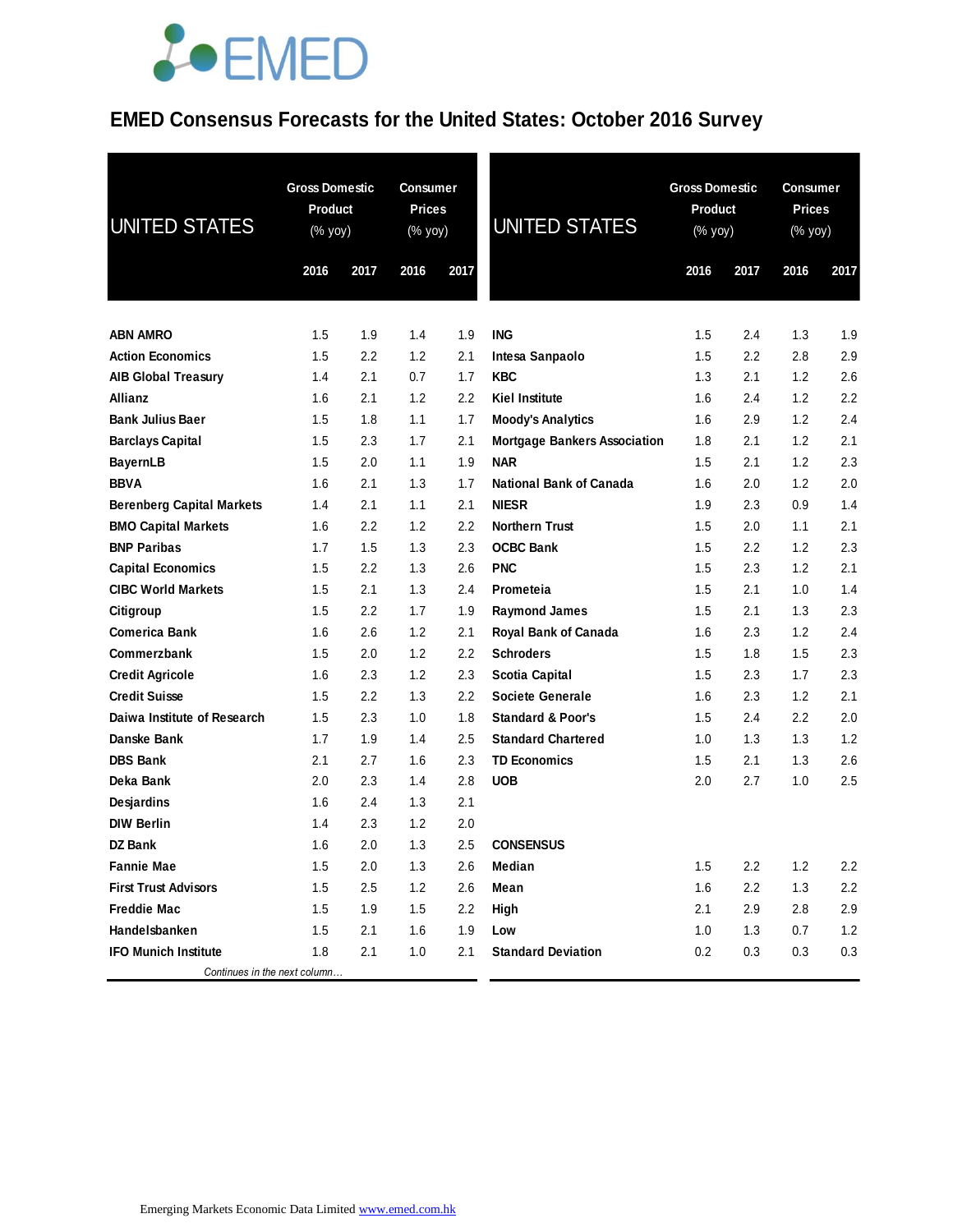### **EMED Consensus Forecasts for the Euro Area: October 2016 Survey**

| <b>EURO AREA</b>                 | <b>Gross Domestic</b><br><b>Product</b><br>$(\%$ yoy) |      | <b>Consumer</b><br><b>Prices</b><br>$(% \mathsf{Y}^{\prime }\mathsf{Y}^{\prime })$ (% $\mathsf{Y}^{\prime }\mathsf{Y}^{\prime }\mathsf{Y}^{\prime })$ |      | <b>EURO AREA</b>            | <b>Gross Domestic</b><br>Product<br>$(\%$ yoy) |      | Consumer<br><b>Prices</b><br>(% yoy) |      |
|----------------------------------|-------------------------------------------------------|------|-------------------------------------------------------------------------------------------------------------------------------------------------------|------|-----------------------------|------------------------------------------------|------|--------------------------------------|------|
|                                  | 2016                                                  | 2017 | 2016                                                                                                                                                  | 2017 |                             | 2016                                           | 2017 | 2016                                 | 2017 |
|                                  |                                                       |      |                                                                                                                                                       |      |                             |                                                |      |                                      |      |
| <b>ABN AMRO</b>                  | 1.5                                                   | 1.3  | 0.3                                                                                                                                                   | 1.5  | <b>IFO Munich Institute</b> | 1.8                                            | 1.8  | 0.1                                  | 1.5  |
| <b>AIB Global Treasury</b>       | 1.6                                                   | 1.4  | 0.5                                                                                                                                                   | 1.4  | <b>ING</b>                  | 1.5                                            | 1.0  | 0.3                                  | 1.0  |
| Allianz                          | 1.5                                                   | 1.6  | 0.3                                                                                                                                                   | 1.6  | Intesa Sanpaolo             | 1.5                                            | 1.3  | 0.3                                  | 1.2  |
| <b>Bank Julius Baer</b>          | 1.6                                                   | 1.2  | 0.3                                                                                                                                                   | 1.2  | <b>KBC</b>                  | 1.4                                            | 1.3  | 0.2                                  | 1.6  |
| <b>Barclays Capital</b>          | 1.6                                                   | 1.0  | 0.2                                                                                                                                                   | 1.2  | <b>Kiel Institute</b>       | 1.7                                            | 1.9  | 0.2                                  | 1.4  |
| <b>BayernLB</b>                  | 1.2                                                   | 0.8  | 0.1                                                                                                                                                   | 1.4  | Monte Dei Paschi Di Siena   | 1.5                                            | 1.2  | 0.2                                  | 0.9  |
| <b>BBVA</b>                      | 1.6                                                   | 1.5  | 0.2                                                                                                                                                   | 1.3  | <b>Moody's Analytics</b>    | 1.5                                            | 1.3  | 0.2                                  | 1.0  |
| <b>Berenberg Capital Markets</b> | 1.5                                                   | 1.4  | 0.2                                                                                                                                                   | 1.3  | <b>NIESR</b>                | 1.4                                            | 1.3  | 0.1                                  | 1.3  |
| <b>BMO Capital Markets</b>       | 1.5                                                   | 1.3  | 0.1                                                                                                                                                   | 0.4  | <b>OCBC Bank</b>            | 1.7                                            | 1.4  | 0.3                                  | 1.4  |
| <b>BNP Paribas</b>               | 1.5                                                   | 1.1  | 0.2                                                                                                                                                   | 1.1  | Prometeia                   | 1.6                                            | 1.3  | 0.2                                  | 1.2  |
| <b>Capital Economics</b>         | 1.5                                                   | 1.0  | 0.2                                                                                                                                                   | 1.2  | Royal Bank of Canada        | 1.5                                            | 1.2  | 0.2                                  | 1.2  |
| <b>CIBC World Markets</b>        | 1.6                                                   | 1.5  | 0.4                                                                                                                                                   | 1.6  | <b>Schroders</b>            | 1.5                                            | 1.3  | 0.3                                  | 1.0  |
| Citigroup                        | 1.6                                                   | 1.4  | 0.2                                                                                                                                                   | 1.2  | <b>Scotia Capital</b>       | 1.4                                            | 1.1  | 0.8                                  | 1.4  |
| Commerzbank                      | 1.5                                                   | 1.5  | 0.2                                                                                                                                                   | 1.1  | <b>Societe Generale</b>     | 1.6                                            | 1.4  | 0.3                                  | 1.5  |
| <b>Credit Agricole</b>           | 1.6                                                   | 1.5  | 0.2                                                                                                                                                   | 1.2  | <b>Standard Chartered</b>   | 1.4                                            | 1.5  | 0.4                                  | 1.9  |
| <b>Credit Suisse</b>             | 1.6                                                   | 1.5  | 0.2                                                                                                                                                   | 1.3  | <b>TD Economics</b>         | 1.8                                            | 1.6  | 0.2                                  | 1.4  |
| Danske Bank                      | 1.5                                                   | 1.1  | 0.2                                                                                                                                                   | 1.3  | <b>UOB</b>                  | 1.4                                            | 1.0  | 0.2                                  | 0.9  |
| <b>DBS Bank</b>                  | 1.7                                                   | 1.8  | 0.2                                                                                                                                                   | 0.8  |                             |                                                |      |                                      |      |
| Deka Bank                        | 1.6                                                   | 1.2  | 0.3                                                                                                                                                   | 1.3  | <b>CONSENSUS</b>            |                                                |      |                                      |      |
| <b>DIW Berlin</b>                | 1.5                                                   | 1.4  | 0.3                                                                                                                                                   | 1.1  | <b>Median</b>               | 1.5                                            | 1.3  | 0.2                                  | 1.3  |
| <b>DZ Bank</b>                   | 1.4                                                   | 1.0  | 0.2                                                                                                                                                   | 1.3  | Mean                        | 1.5                                            | 1.3  | 0.2                                  | 1.3  |
| <b>ETLA</b>                      | 1.6                                                   | 1.4  | 0.2                                                                                                                                                   | 1.2  | High                        | 1.8                                            | 1.9  | 0.8                                  | 1.9  |
| <b>EUROFER</b>                   | 1.8                                                   | 1.7  | 0.3                                                                                                                                                   | 1.5  | Low                         | 1.2                                            | 0.8  | 0.1                                  | 0.4  |
| Handelsbanken                    | 1.5                                                   | 1.1  | 0.2                                                                                                                                                   | 1.3  | <b>Standard Deviation</b>   | 0.1                                            | 0.2  | 0.1                                  | 0.3  |
| Continues in the next column     |                                                       |      |                                                                                                                                                       |      |                             |                                                |      |                                      |      |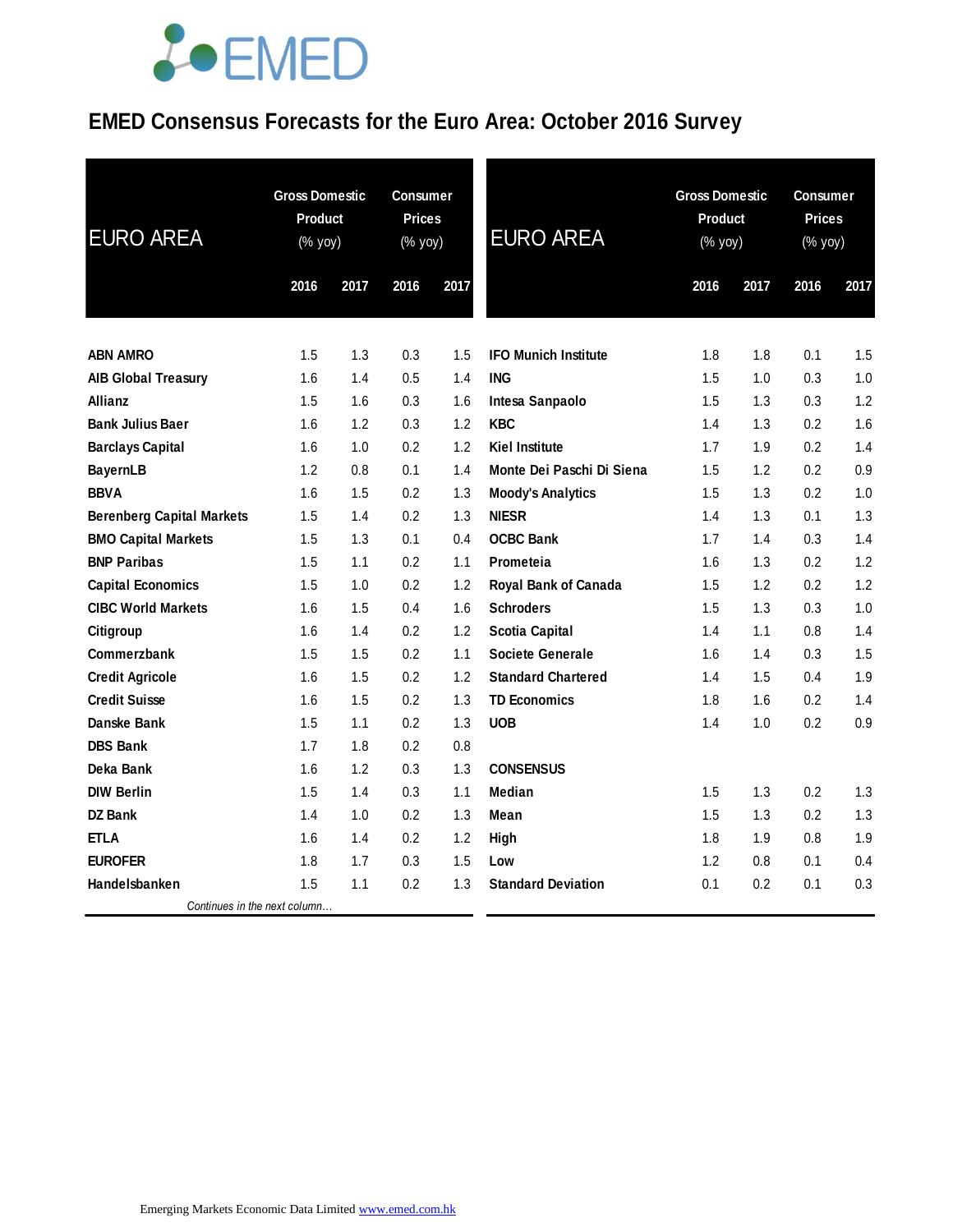### **EMED Consensus Forecasts for Japan: October 2016 Survey**

| <b>JAPAN</b>                     | <b>Gross Domestic</b><br><b>Product</b><br>$(\%$ yoy) |      | <b>Consumer</b><br><b>Prices</b><br>(% yoy) |        | <b>JAPAN</b>              | <b>Gross Domestic</b><br><b>Product</b><br>(% yoy) |      | <b>Consumer</b><br><b>Prices</b><br>(% yoy) |        |
|----------------------------------|-------------------------------------------------------|------|---------------------------------------------|--------|---------------------------|----------------------------------------------------|------|---------------------------------------------|--------|
|                                  | 2016                                                  | 2017 | 2016                                        | 2017   |                           | 2016                                               | 2017 | 2016                                        | 2017   |
|                                  |                                                       |      |                                             |        |                           |                                                    |      |                                             |        |
| <b>ABN AMRO</b>                  | 0.6                                                   | 0.7  | $-0.1$                                      | 1.0    | <b>ING</b>                | 0.6                                                | 0.7  | $-0.1$                                      | 0.6    |
| <b>AIB Global Treasury</b>       | 0.6                                                   | 0.7  | 0.2                                         | 0.5    | Intesa Sanpaolo           | 0.5                                                | 0.4  | $-0.1$                                      | 0.1    |
| Allianz                          | 0.6                                                   | 0.7  | $-0.1$                                      | 0.7    | <b>JCER</b>               | 0.6                                                | 0.9  | 0.0                                         | 0.7    |
| <b>Bank Julius Baer</b>          | 0.5                                                   | 1.1  | $-0.3$                                      | 0.1    | <b>KBC</b>                | 0.7                                                | 0.8  | 0.2                                         | 0.5    |
| Bank of Tokyo-Mitsubishi UFJ     | 1.4                                                   | 0.9  | 0.4                                         | 0.8    | <b>Kiel Institute</b>     | 0.7                                                | 1.2  | $-0.2$                                      | 0.5    |
| <b>Barclays Capital</b>          | 0.7                                                   | 1.2  | $-0.3$                                      | 0.6    | <b>Mizuho Securities</b>  | 0.6                                                | 0.9  | 0.0                                         | 0.9    |
| <b>BayernLB</b>                  | 0.5                                                   | 0.7  | $-0.3$                                      | 0.1    | <b>NIESR</b>              | 0.3                                                | 0.5  | $-0.4$                                      | 0.1    |
| <b>BBVA</b>                      | 0.5                                                   | 0.6  | 0.7                                         | 1.5    | <b>OCBC Bank</b>          | 0.6                                                | 0.8  | $-0.2$                                      | 0.9    |
| <b>Berenberg Capital Markets</b> | 0.7                                                   | 1.0  | $-0.2$                                      | 0.4    | Prometeia                 | 0.5                                                | 0.5  | $-0.3$                                      | 0.2    |
| <b>BMO Capital Markets</b>       | 0.7                                                   | 0.7  | $-0.1$                                      | 0.3    | <b>Schroders</b>          | 0.7                                                | 1.4  | $-0.1$                                      | 1.2    |
| <b>BNP Paribas</b>               | 0.2                                                   | 0.1  | $-0.5$                                      | $-0.1$ | <b>Scotia Capital</b>     | 0.6                                                | 0.6  | 0.3                                         | 0.7    |
| <b>Capital Economics</b>         | 0.5                                                   | 0.8  | $-0.2$                                      | 1.0    | <b>Societe Generale</b>   | 0.5                                                | 1.1  | $-0.2$                                      | 0.5    |
| <b>CIBC World Markets</b>        | 0.5                                                   | 0.7  | 0.0                                         | 1.3    | <b>Standard Chartered</b> | 0.7                                                | 1.0  | 0.1                                         | 0.8    |
| Citigroup                        | 0.6                                                   | 0.8  | $-0.1$                                      | 0.3    | <b>TD Economics</b>       | 0.7                                                | 0.8  | 0.0                                         | 1.0    |
| <b>Commerzbank</b>               | 0.5                                                   | 0.5  | $-0.2$                                      | 0.7    | <b>UOB</b>                | 0.6                                                | 0.8  | $-0.2$                                      | 0.9    |
| <b>Credit Agricole</b>           | 0.6                                                   | 1.4  | $-0.2$                                      | 0.5    |                           |                                                    |      |                                             |        |
| <b>Credit Suisse</b>             | 0.5                                                   | 0.6  | $-0.3$                                      | 0.0    |                           |                                                    |      |                                             |        |
| Daiwa Institute of Research      | 0.7                                                   | 1.0  | 0.2                                         | 0.3    | <b>CONSENSUS</b>          |                                                    |      |                                             |        |
| <b>DBS Bank</b>                  | 0.5                                                   | 0.6  | $-0.1$                                      | 0.6    | Median                    | 0.6                                                | 0.8  | $-0.1$                                      | 0.6    |
| Deka Bank                        | 0.7                                                   | 1.5  | 0.1                                         | 1.6    | Mean                      | 0.6                                                | 0.8  | $-0.1$                                      | 0.6    |
| <b>DIW Berlin</b>                | 0.5                                                   | 0.5  | 0.1                                         | 0.6    | High                      | 1.4                                                | 1.5  | 0.7                                         | 1.6    |
| <b>DZ Bank</b>                   | 0.6                                                   | 0.7  | $-0.2$                                      | 0.5    | Low                       | 0.2                                                | 0.1  | -0.5                                        | $-0.1$ |
| <b>IFO Munich Institute</b>      | 0.6                                                   | 0.9  | 0.3                                         | 1.4    | <b>Standard Deviation</b> | 0.2                                                | 0.3  | 0.2                                         | 0.4    |
| Continues in the next column     |                                                       |      |                                             |        |                           |                                                    |      |                                             |        |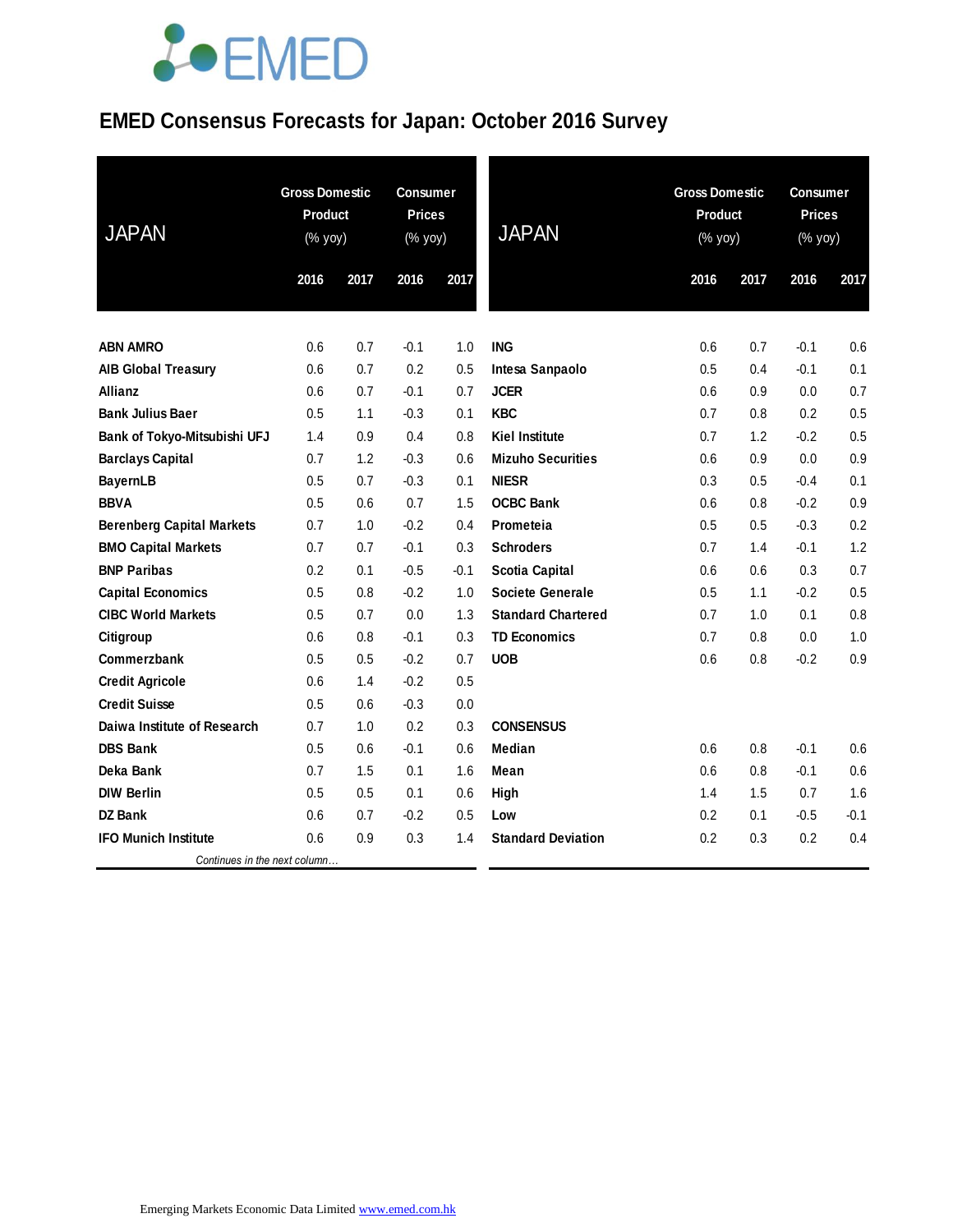#### **EMED Consensus Forecasts for China: October 2016 Survey**

| <b>CHINA</b>                     | <b>Gross Domestic</b><br><b>Product</b><br>(% yoy) |      | <b>Consumer</b><br><b>Prices</b><br>(% yoy) |      | <b>CHINA</b>                  | <b>Gross Domestic</b><br><b>Product</b><br>(% yoy) |      | <b>Consumer</b><br><b>Prices</b><br>(% yoy) |      |
|----------------------------------|----------------------------------------------------|------|---------------------------------------------|------|-------------------------------|----------------------------------------------------|------|---------------------------------------------|------|
|                                  | 2016                                               | 2017 | 2016                                        | 2017 |                               | 2016                                               | 2017 | 2016                                        | 2017 |
| <b>ABN AMRO</b>                  | 6.5                                                | 6.0  | 2.0                                         | 2.0  | <b>ICBC</b> International     | 6.8                                                | 6.6  | 2.1                                         | 2.0  |
| <b>Allianz</b>                   | 6.7                                                | 6.0  | 2.6                                         | 3.0  | <b>IFO Munich Institute</b>   | 6.3                                                | 6.1  | 2.2                                         | 2.0  |
| <b>Bank Julius Baer</b>          | 6.4                                                | 6.2  | 2.1                                         | 2.0  | <b>ING</b>                    | 6.7                                                | 6.5  | 1.9                                         | 2.0  |
| <b>Bank of East Asia</b>         | 6.7                                                | 6.5  | 2.0                                         | 1.8  | Intesa Sanpaolo               | 6.5                                                | 6.2  | 2.1                                         | 2.4  |
| <b>Barclays Capital</b>          | 6.6                                                | 6.2  | 2.0                                         | 1.8  | <b>Kiel Institute</b>         | 6.5                                                | 6.2  | 2.0                                         | 2.0  |
| <b>BayernLB</b>                  | 6.6                                                | 6.3  | 1.8                                         | 2.0  | <b>NIESR</b>                  | 6.6                                                | 6.2  | 2.1                                         | 1.6  |
| <b>BBVA</b>                      | 6.4                                                | 5.7  | 2.3                                         | 2.7  | <b>OCBC Bank</b>              | 6.6                                                | 6.2  | 2.2                                         | 2.5  |
| <b>Berenberg Capital Markets</b> | 6.6                                                | 6.2  | 1.9                                         | 2.1  | <b>Royal Bank of Scotland</b> | 6.7                                                | 6.6  | 1.9                                         | 2.0  |
| <b>BMO Capital Markets</b>       | 6.6                                                | 6.0  | 1.8                                         | 1.6  | <b>Schroders</b>              | 6.4                                                | 6.2  | 2.0                                         | 2.0  |
| <b>BNP Paribas</b>               | 6.6                                                | 6.3  | 2.0                                         | 2.2  | <b>Scotia Capital</b>         | 6.5                                                | 6.1  | 2.2                                         | 2.3  |
| <b>Capital Economics</b>         | 6.8                                                | 6.5  | 2.0                                         | 2.0  | <b>Societe Generale</b>       | 6.6                                                | 6.0  | 2.0                                         | 2.1  |
| Citigroup                        | 6.4                                                | 6.0  | 1.9                                         | 1.8  | <b>Standard Chartered</b>     | 6.8                                                | 6.7  | 2.1                                         | 2.4  |
| Commerzbank                      | 6.7                                                | 6.5  | 1.8                                         | 2.0  | <b>UOB</b>                    | 6.7                                                | 6.6  | 1.8                                         | 1.5  |
| <b>Credit Agricole</b>           | 6.7                                                | 6.6  | 1.7                                         | 1.8  |                               |                                                    |      |                                             |      |
| <b>Credit Suisse</b>             | 6.6                                                | 6.8  | 2.0                                         | 2.2  |                               |                                                    |      |                                             |      |
| Daiwa Institute of Research      | 6.5                                                | 6.0  | 1.7                                         | 0.0  | <b>CONSENSUS</b>              |                                                    |      |                                             |      |
| Danske Bank                      | 6.7                                                | 6.6  | 2.3                                         | 2.0  | <b>Median</b>                 | 6.6                                                | 6.2  | 2.0                                         | 2.0  |
| <b>DBS Bank</b>                  | 6.5                                                | 6.5  | 2.0                                         | 1.8  | Mean                          | 6.6                                                | 6.3  | 2.0                                         | 2.0  |
| Deka Bank                        | 6.5                                                | 6.4  | 1.9                                         | 2.1  | High                          | 6.8                                                | 6.8  | 2.6                                         | 3.0  |
| <b>DIW Berlin</b>                | 6.1                                                | 6.0  | 0.9                                         | 2.9  | Low                           | 6.1                                                | 5.7  | 0.9                                         | 0.0  |
| <b>DZ Bank</b>                   | 6.6                                                | 6.0  | 1.9                                         | 2.0  | <b>Standard Deviation</b>     | 0.2                                                | 0.3  | 0.3                                         | 0.5  |
| Continues in the next column     |                                                    |      |                                             |      |                               |                                                    |      |                                             |      |